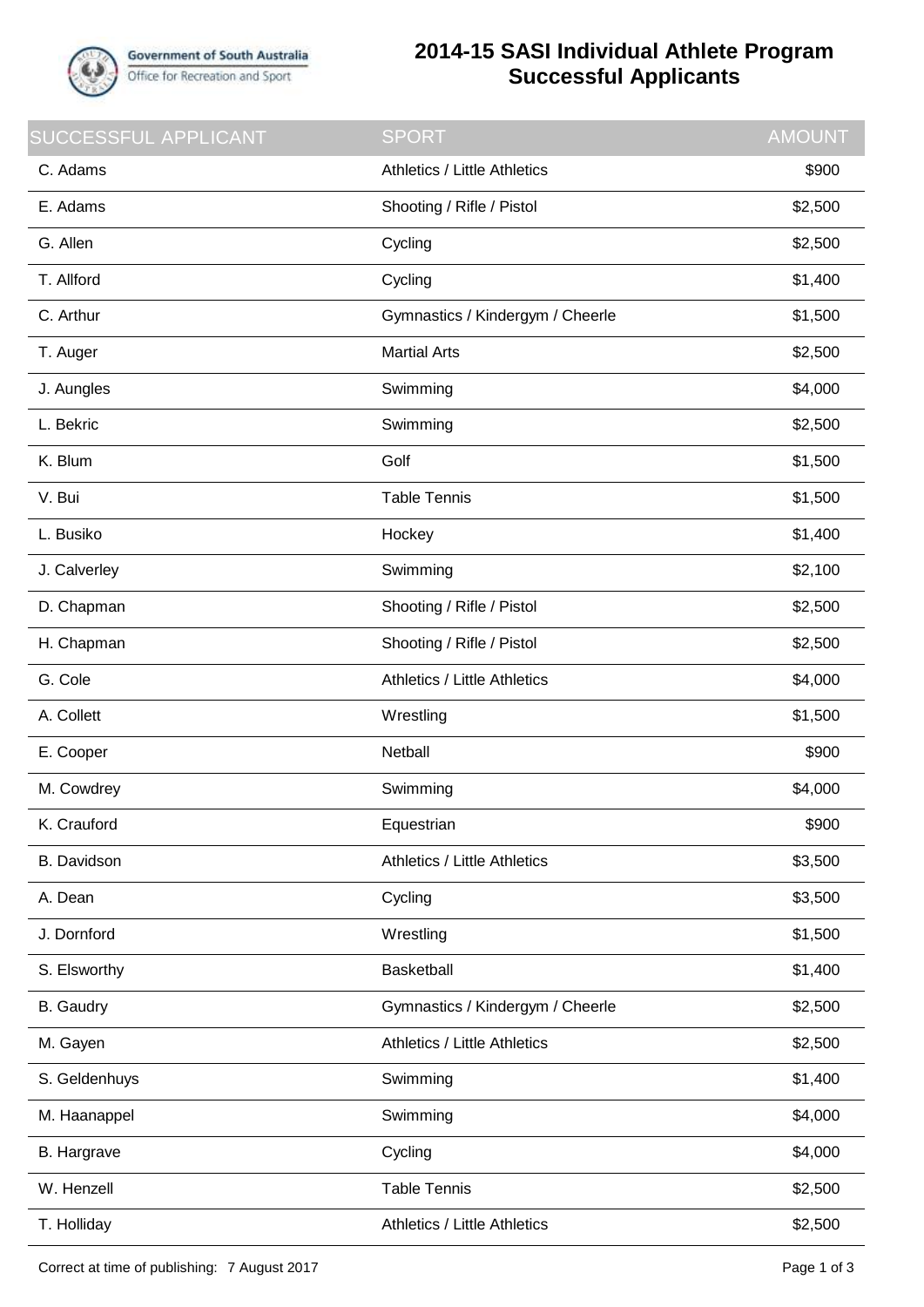| <b>SUCCESSFUL APPLICANT</b> | <b>SPORT</b>                        | <b>AMOUNT</b> |
|-----------------------------|-------------------------------------|---------------|
| L. Jeffries                 | Cycling                             | \$1,500       |
| F. Johnson                  | Cycling                             | \$2,500       |
| M. Jones                    | Equestrian                          | \$3,500       |
| V. Kessler                  | Badminton                           | \$2,500       |
| E. Kosmala                  | Shooting / Rifle / Pistol           | \$3,500       |
| M. Larsson                  | Athletics / Little Athletics        | \$900         |
| M. Leighton                 | Swimming                            | \$900         |
| J. Mallinson                | Hockey                              | \$1,400       |
| K. Marschall                | <b>Athletics / Little Athletics</b> | \$1,500       |
| B. Mckay                    | Basketball                          | \$900         |
| A. Murdaca                  | Golf                                | \$1,500       |
| S. Mutton                   | Bocce / Boccia / Petanque           | \$1,500       |
| S. Roberts                  | Athletics / Little Athletics        | \$2,500       |
| M. Roeger                   | <b>Athletics / Little Athletics</b> | \$4,000       |
| L. Ross                     | <b>Basketball</b>                   | \$900         |
| J. Rossiter                 | Shooting / Rifle / Pistol           | \$2,500       |
| W. Ruediger                 | <b>Bowls</b>                        | \$1,500       |
| W. Schaeffer                | Equestrian                          | \$2,500       |
| T. Seidel                   | Rowing                              | \$1,400       |
| M. Siegert                  | Netball                             | \$900         |
| D. Skinner                  | Basketball                          | \$1,400       |
| E. Sobecki                  | Equestrian                          | \$2,500       |
| C. Stephens                 | Gymnastics / Kindergym / Cheerle    | \$1,500       |
| A. Stock                    | Hockey                              | \$900         |
| J. Tallent                  | <b>Athletics / Little Athletics</b> | \$4,000       |
| D. Thompson                 | Cycling                             | \$1,500       |
| <b>B.</b> Traeger           | Swimming                            | \$900         |
| J. Trengove                 | <b>Athletics / Little Athletics</b> | \$2,500       |
| S. Von Einem                | <b>Table Tennis</b>                 | \$3,500       |
| J. Walsh                    | <b>Basketball</b>                   | \$900         |
| S. White                    | <b>Basketball</b>                   | \$2,500       |
| S. Willoughby               | BMX / Mountain Biking               | \$4,000       |